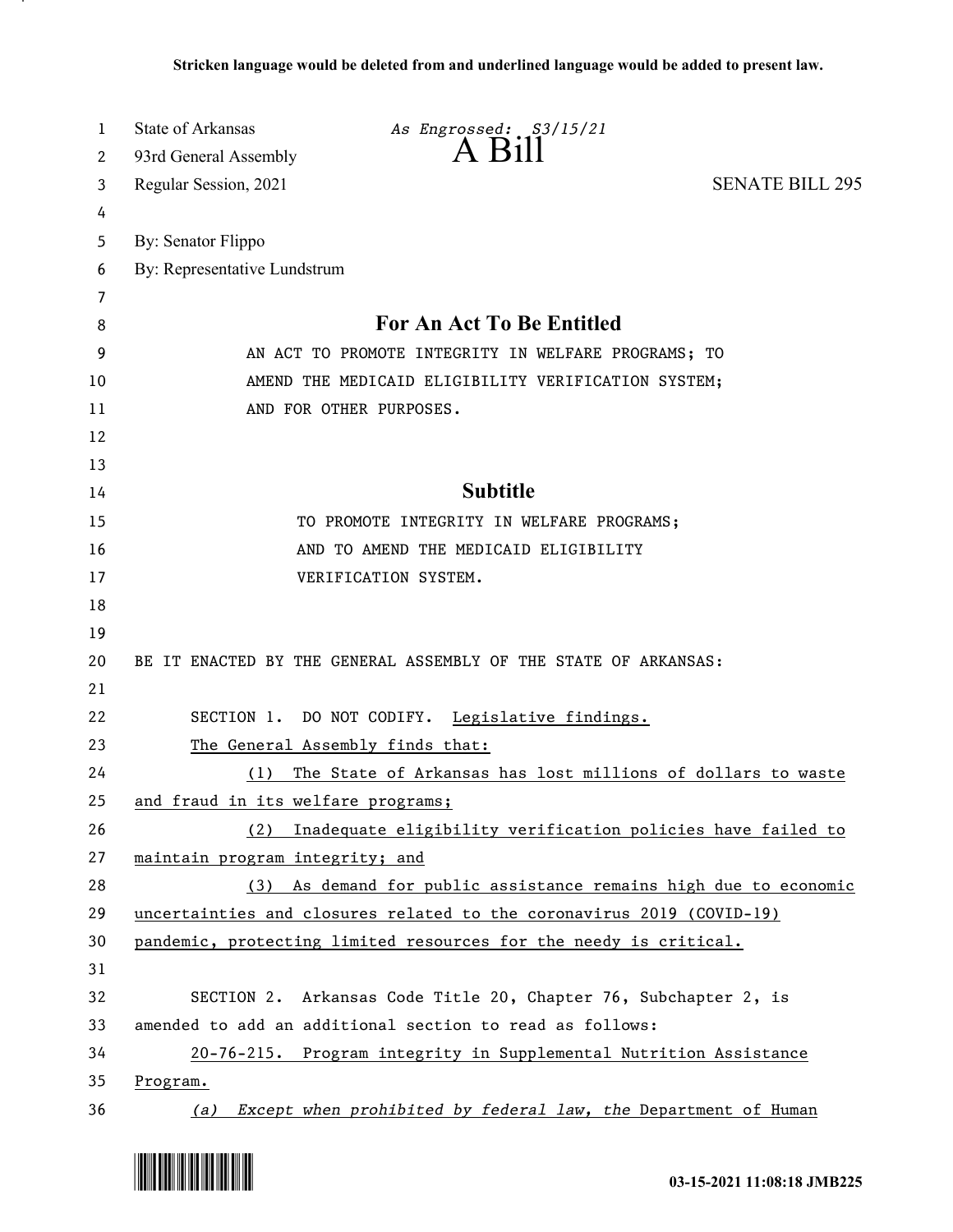| 1              | Services shall adopt the following procedures to verify eligibility for         |
|----------------|---------------------------------------------------------------------------------|
| 2              | participation in the Supplemental Nutrition Assistance Program or for receipt   |
| 3              | of Supplemental Nutrition Assistance Program benefits:                          |
| 4              | (1) All conditions of eligibility for assistance shall be                       |
| 5              | verified before authorization of assistance and during a recertification of a   |
| 6              | recipient's eligibility; and                                                    |
| $\overline{7}$ | $(2)(A)$ Except when prohibited by federal law, it is a condition               |
| 8              | of eligibility for assistance that an applicant or recipient consents to the    |
| 9              | disclosure of information about the age, residence, citizenship, employment,    |
| 10             | application for employment, income, and resources of the applicant or           |
| 11             | recipient that are in the possession of a third party.                          |
| 12             | (B) The consent of the applicant or recipient is effective                      |
| 13             | to empower any third party to release information requested by the Department   |
| 14             | of Human Services.                                                              |
| 15             | $(b)(1)(A)$ The Department of Human Services shall enter into a data            |
| 16             | matching agreement with the Office of the Arkansas Lottery, Arkansas Racing     |
| 17             | Commission, and all other commissions and agencies with relevant information    |
| 18             | to identify individuals with lottery or gambling winnings.                      |
|                |                                                                                 |
| 19             | (B) Data received under a data matching agreement                               |
| 20             | described in subdivision $(b)(1)(A)$ of this section shall be treated as        |
| 21             | verified upon receipt.                                                          |
| 22             | $(2)$ (A) On at least a monthly basis, the Department of Human                  |
| 23             | Services shall review the information described in subdivision $(b)(1)$ of this |
| 24             | section and deny or revoke assistance for the entire household upon             |
| 25             | verification of any substantial winnings exceeding the resource limits for      |
| 26             | that household or the threshold set under $7$ C.F.R. 272.17, as existing on     |
| 27             | January 1, 2021.                                                                |
| 28             | (B) If the Department of Human Services discovers,                              |
| 29             | including through a database match, that a household fails to disclose          |
| 30             | substantial winnings that would result in being ineligible for the              |
| 31             | Supplemental Nutrition Assistance Program, the household shall be referred to   |
| 32             | the Office of Appeals and Hearings of the Department of Human Services to       |
| 33             | determine whether an intentional program violation has occurred through a due   |
| 34             | process hearing.                                                                |
| 35             | The Department of Human Services shall review information:<br>(c)               |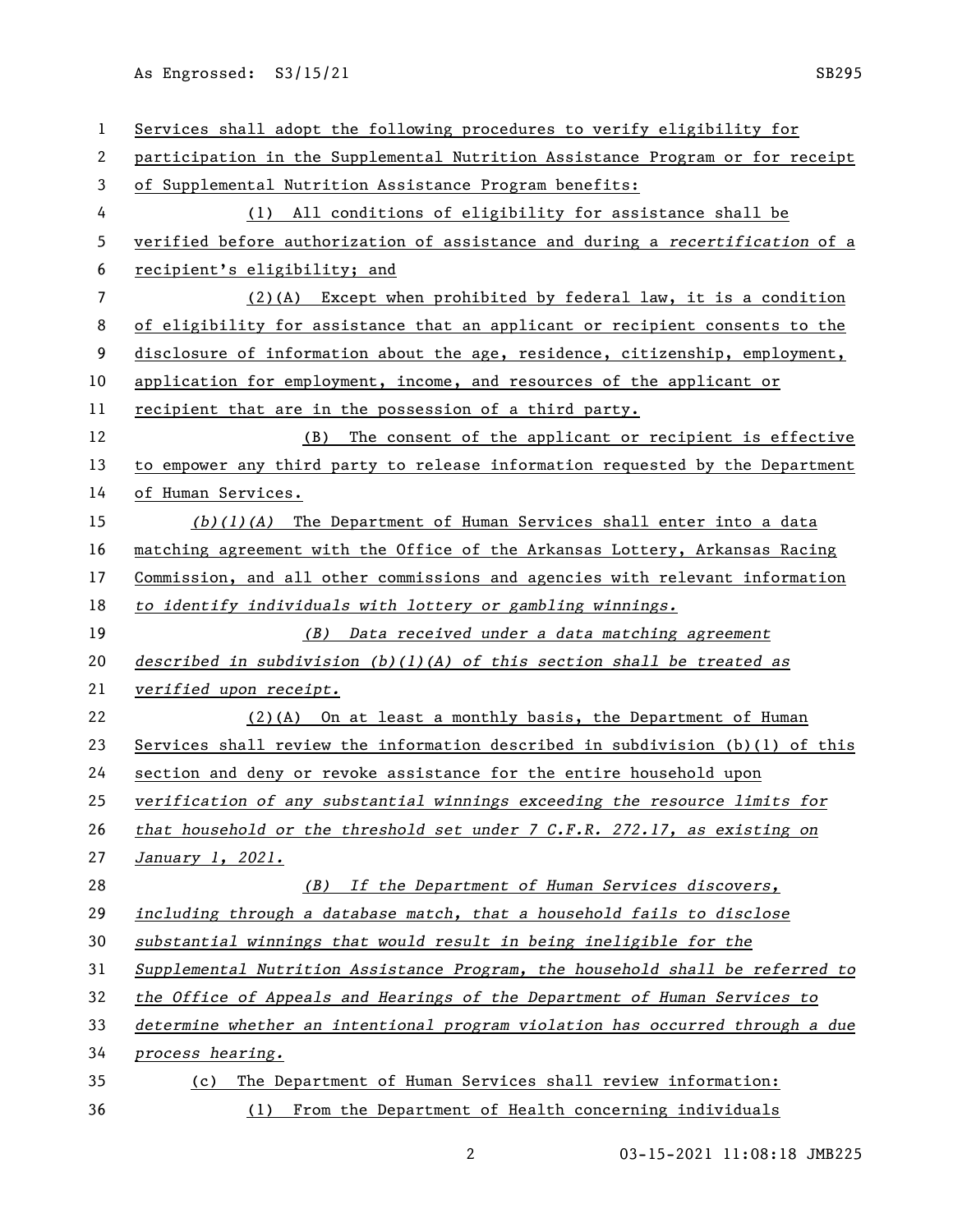| $\mathbf{1}$ | enrolled in assistance that indicates a change in circumstances, including    |
|--------------|-------------------------------------------------------------------------------|
| 2            | without limitation death certificates, that may affect eligibility, on at     |
| 3            | least a monthly basis;                                                        |
| 4            | (2) From the Division of Workforce Services, the Department of                |
| 5            | Finance and Administration, the United States Department of Health and Human  |
| 6            | Services, the Office of Child Support Enforcement, and the National Directory |
| 7            | of New Hires concerning individuals enrolled in assistance that indicates a   |
| 8            | change in circumstances that may affect eligibility, including without        |
| 9            | limitation a change in employment or wages, on at least a quarterly basis;    |
| 10           | (3) From the Division of Workforce Services concerning                        |
| 11           | individuals enrolled in assistance that indicates a change in circumstances   |
| 12           | that may affect eligibility, including without limitation a change in         |
| 13           | employment or wages;                                                          |
| 14           | (4) Concerning individuals enrolled in assistance that indicates              |
| 15           | a change in circumstances that may affect eligibility, including without      |
| 16           | limitation potential changes in residency as identified by out-of-state       |
| 17           | electronic benefit transfer transactions, on at least a monthly basis; and    |
| 18           | (5) From the Department of Corrections and the Division of                    |
| 19           | Correction concerning individuals enrolled in assistance that indicates a     |
| 20           | change in circumstances that may affect eligibility.                          |
| 21           | (d) On at least an annual basis, the Department of Human Services             |
| 22           | shall make available to the public on its website data, including without     |
| 23           | limitation information regarding noncompliance and fraud investigations in    |
| 24           | assistance for the following aggregate and nonconfidential and nonpersonally  |
| 25           | identifying information:                                                      |
| 26           | The number of assistance cases investigated for intentional<br>(1)            |
| 27           | program violations or fraud;                                                  |
| 28           | The total number of assistance cases referred for<br>(2)                      |
| 29           | prosecution;                                                                  |
| 30           | Improper payments and expenditures;<br>(3)                                    |
| 31           | Monies recovered;<br>(4)                                                      |
| 32           | Aggregate data concerning improper payments and ineligible<br>(5)             |
| 33           | recipients as a percentage of those investigated and reviewed; and            |
| 34           | Aggregate amount of funds expended by electronic benefits<br>(6)              |
| 35           | transfer card transactions in each state outside of Arkansas.                 |
| 36           | If the Department of Human Services receives information<br>(e)               |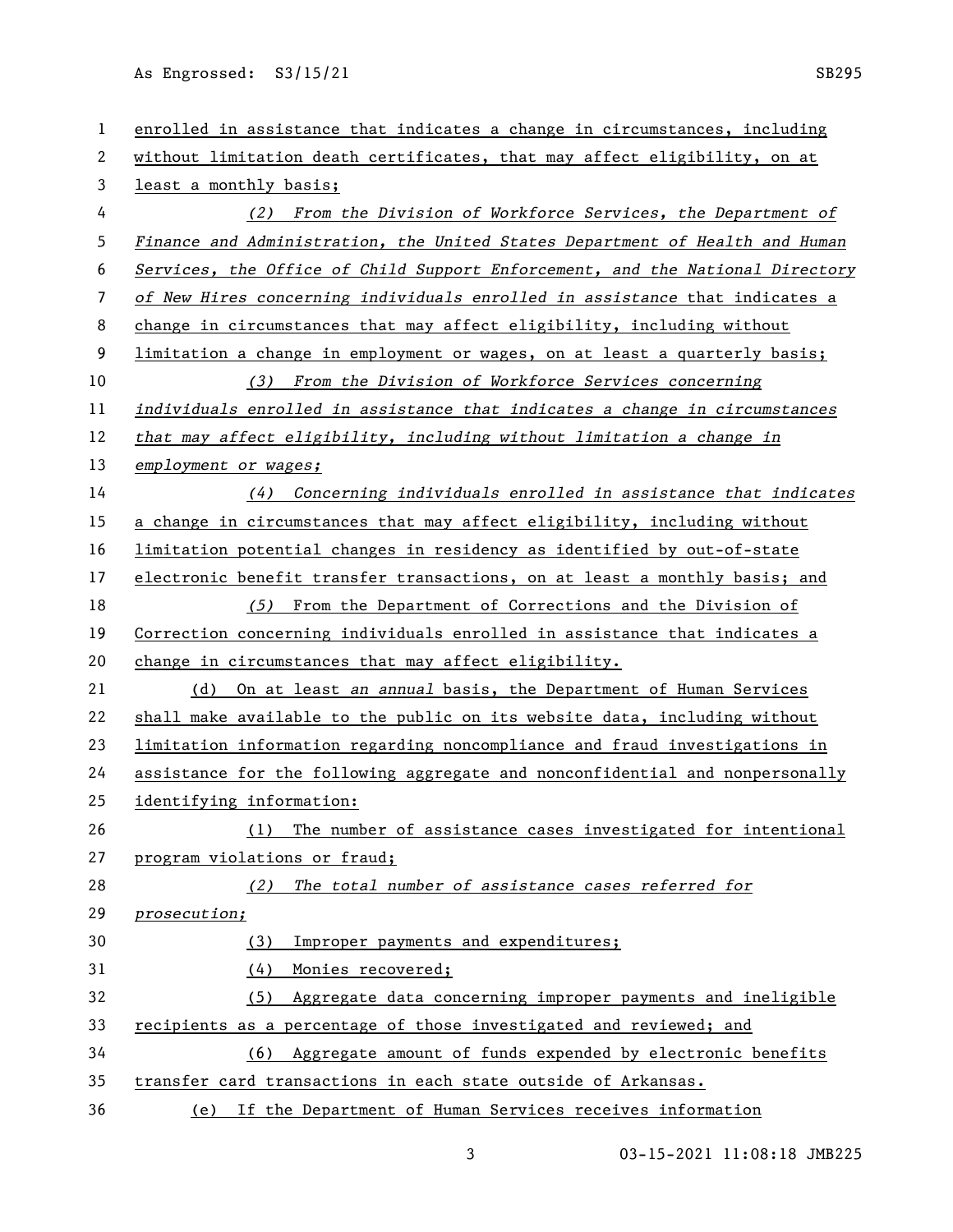| 1              | concerning an individual or household enrolled in assistance that indicates a |
|----------------|-------------------------------------------------------------------------------|
| 2              | change in circumstances that may affect eligibility, the Department of Human  |
| 3              | Services shall review the individual's or household's case.                   |
| 4              | The Department of Human Services may execute a memorandum of<br>(f)           |
| 5              | understanding with any other state department, agency, or division for        |
| 6              | information required to be shared between agencies under this section.        |
| $\overline{7}$ | $(g)(1)$ Notwithstanding other provisions of law, a household receiving       |
| 8              | assistance shall be subject to change reporting and report changes in         |
| 9              | circumstances, established by 7 C.F.R. § 273.12(a)(1), as it existed on       |
| 10             | January 1, 2021, within ten (10) days of the date the change becomes known to |
| 11             | the household unless the household is designated as a simplified reporting    |
| 12             | household.                                                                    |
| 13             | $(2)$ (A) A household that is designated as a simplified reporting            |
| 14             | household shall be assigned a certification period of six (6) months or less. |
| 15             | (B) The Department of Human Services shall begin phasing                      |
| 16             | in the reduction in certification periods for simplified reporting households |
| 17             | no later than September 1, 2022.                                              |
| 18             |                                                                               |
| 19             | SECTION 3. Arkansas Code § 20-77-2102 is amended to read as follows:          |
| 20             | 20-77-2102. Medicaid Eligibility Verification System - Definitions.           |
| 21             | The Department of Human Services shall establish and maintain the<br>(a)      |
| 22             | Medicaid Eligibility Verification System that is designed to prevent fraud in |
| 23             | the establishment and maintenance of Medicaid eligibility.                    |
| 24             | In establishing the Medicaid Eligibility Verification System,<br>(b)(1)       |
| 25             | the department shall have the flexibility to determine whether the state      |
| 26             | shall be an "assessment state" or and not a "determination state" for         |
| 27             | purposes of Medicaid eligibility determinations by the federally facilitated  |
| 28             | marketplace.                                                                  |
| 29             | (2)<br>As used in this subsection:                                            |
| 30             | "Assessment state" means a state with a federally<br>(A)                      |
| 31             | facilitated marketplace that can elect to have the federally facilitated      |
| 32             | marketplace make assessments of Medicaid eligibility and then transfer the    |
| 33             | account of an individual to the state Medicaid agency for a final             |
| 34             | determination; and                                                            |
| 35             | "Determination state" means a state that requires the<br>(B)                  |
| 36             | eligibility determination made by the federally facilitated marketplace to be |
|                |                                                                               |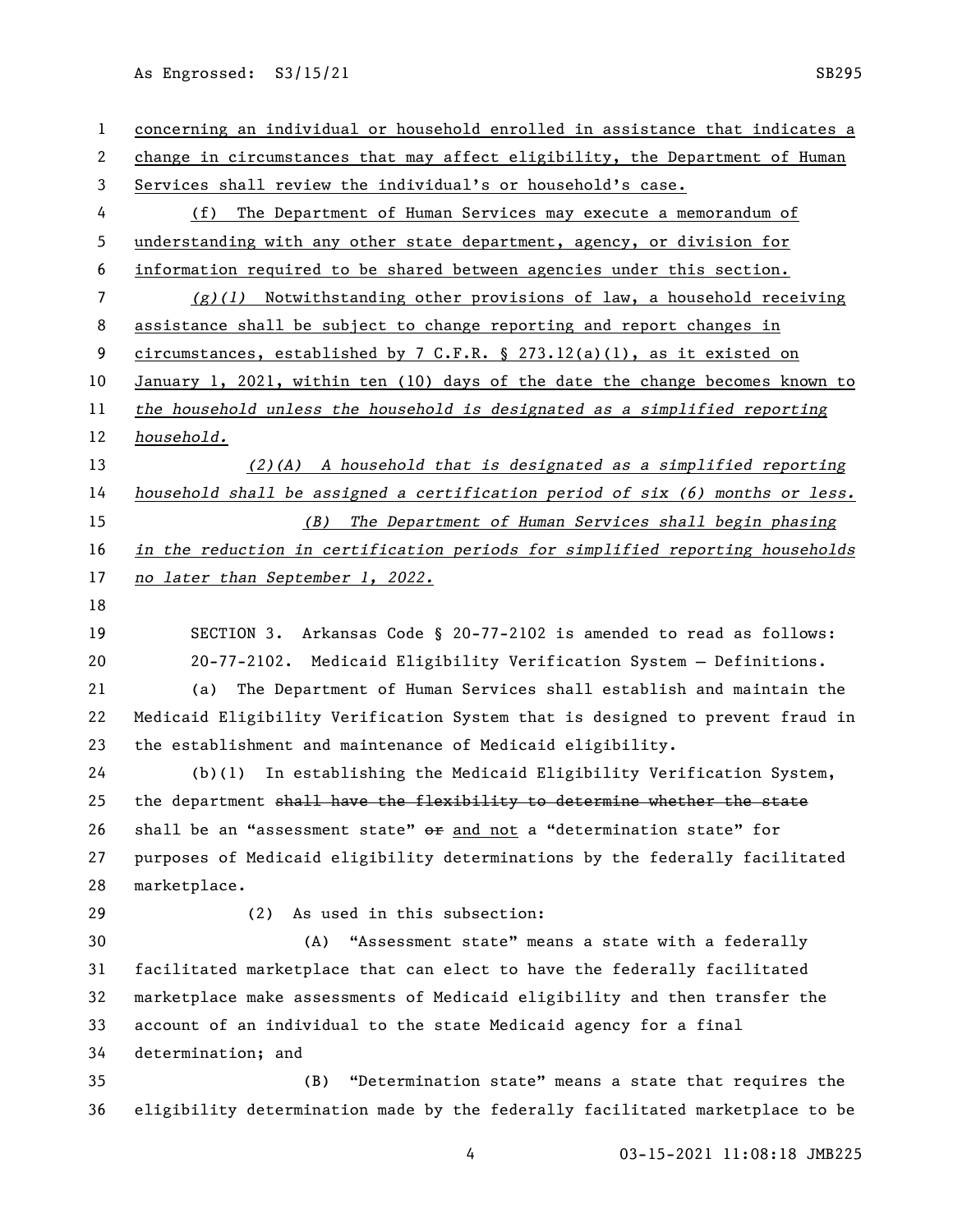| $\mathbf{1}$   | accepted by the state Medicaid agency.                                        |
|----------------|-------------------------------------------------------------------------------|
| 2              | (c) Notwithstanding other provisions of law, the department shall not         |
| 3              | accept Medicaid eligibility determinations from an exchange or marketplace    |
| 4              | established under 42 U.S.C. § 18041(c) before verifying eligibility           |
| 5              | independently and making a Medicaid eligibility determination.                |
| 6              |                                                                               |
| $\overline{7}$ | SECTION 4. Arkansas Code Title 20, Chapter 77, Subchapter 21, is              |
| 8              | amended to add additional sections to read as follows:                        |
| 9              | 20-77-2104. Medicaid eligibility verification.                                |
| 10             | (a) Except when prohibited by federal law, the Department of Human            |
| 11             | Services shall adopt the following procedures to verify Medicaid eligibility  |
| 12             | for participation in the Arkansas Medicaid Program or receipt of benefits in  |
| 13             | the Arkansas Medicaid Program:                                                |
| 14             | (1) All conditions of eligibility for Medicaid assistance shall               |
| 15             | be verified before authorization of Medicaid assistance and during a          |
| 16             | reevaluation of a recipient's eligibility; and                                |
| 17             | $(2)$ (A) Except when prohibited by federal law, a condition of               |
| 18             | eligibility for assistance is that an applicant or recipient consents to the  |
| 19             | disclosure of information about the age, residence, citizenship, employment,  |
| 20             | applications for employment, income, and resources of the applicant or        |
| 21             | recipient that are in the possession of third parties.                        |
| 22             | The consent described in subdivision $(a)(2)(A)$ of this<br>(B)               |
| 23             | section shall be effective to empower any third party to release information  |
| 24             | requested by the Department of Human Services.                                |
| 25             | (b)(1) The Department of Human Services shall enter into a data               |
| 26             | matching agreement with the Office of the Arkansas Lottery and the Arkansas   |
| 27             | Racing Commission to identify individuals with substantial winnings.          |
| 28             | (2) On at least a quarterly basis, the Department of Human                    |
| 29             | Services shall review this information and act on any changes that may affect |
| 30             | eligibility consistent with 42 U.S.C. 1396, as existing on January 1, 2021.   |
| 31             | The Department of Human Services shall review information:<br>(c)             |
| 32             | (1) From the Department of Health concerning individuals                      |
| 33             | enrolled in Medicaid assistance that indicates a change in circumstances,     |
| 34             | including without limitation death certificates, that may affect eligibility, |
| 35             | on at least a monthly basis;                                                  |
| 36             | (2) From the Division of Workforce Services and the Department                |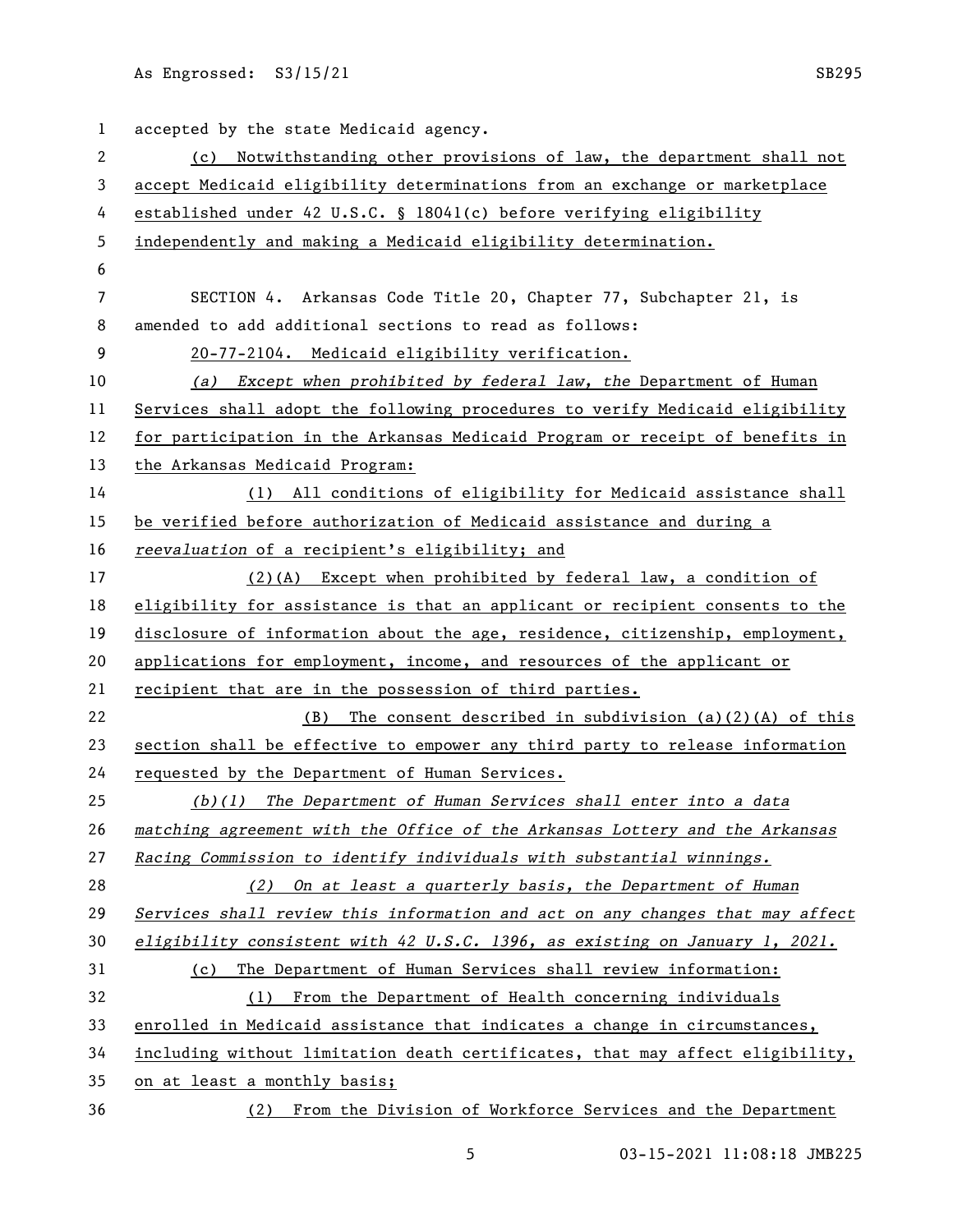| $\mathbf 1$ | of Finance and Administration concerning individuals enrolled in assistance  |
|-------------|------------------------------------------------------------------------------|
| 2           | that indicates a change in circumstances that may affect eligibility,        |
| 3           | including without limitation a change in employment or wages, on at least a  |
| 4           | quarterly basis;                                                             |
| 5           | Concerning individuals enrolled in assistance that indicates<br>(3)          |
| 6           | a change in circumstances that may affect eligibility, including without     |
| 7           | limitation potential changes in residency as identified by out-of-state      |
| 8           | electronic benefit transfer transactions, on at least a monthly basis; and   |
| 9           | From the Department of Corrections and the Division of<br>(4)                |
| 10          | Correction concerning individuals enrolled in Medicaid assistance that       |
| 11          | indicates a change in circumstances that may affect eligibility.             |
| 12          | (d) Annually, the Department of Human Services shall make available to       |
| 13          | the public on its website data, including without limitation information     |
| 14          | regarding noncompliance and fraud investigations in assistance for the       |
| 15          | following aggregate and nonconfidential and nonpersonally identifying        |
| 16          | information:                                                                 |
| 17          | The number of assistance cases investigated for intentional<br>(1)           |
| 18          | Arkansas Medicaid Program violations or fraud;                               |
| 19          | The total number of assistance cases referred for<br>(2)                     |
| 20          | prosecution;                                                                 |
| 21          | Improper payments and expenditures;<br>(3)                                   |
| 22          | (4)<br>Monies recovered; and                                                 |
| 23          | (5)<br>Aggregate data concerning improper payments and ineligible            |
| 24          | recipients as a percentage of those investigated and reviewed.               |
| 25          | If the Department of Human Services receives information<br>(e)              |
| 26          | concerning an individual enrolled in Medicaid assistance that indicates a    |
| 27          | change in circumstances that may affect eligibility, the Department of Human |
| 28          | Services shall review the individual's or household's case.                  |
| 29          | (f) The Department of Human Services may execute a memorandum of             |
| 30          | understanding with any other state department, agency, or division for       |
| 31          | information required to be shared between agencies under this section.       |
| 32          |                                                                              |
| 33          | 20-77-2105. Additional program integrity measures.                           |
| 34          | Unless required under federal law, the Department of Human<br>(a)            |
| 35          |                                                                              |
|             | Services shall not:                                                          |